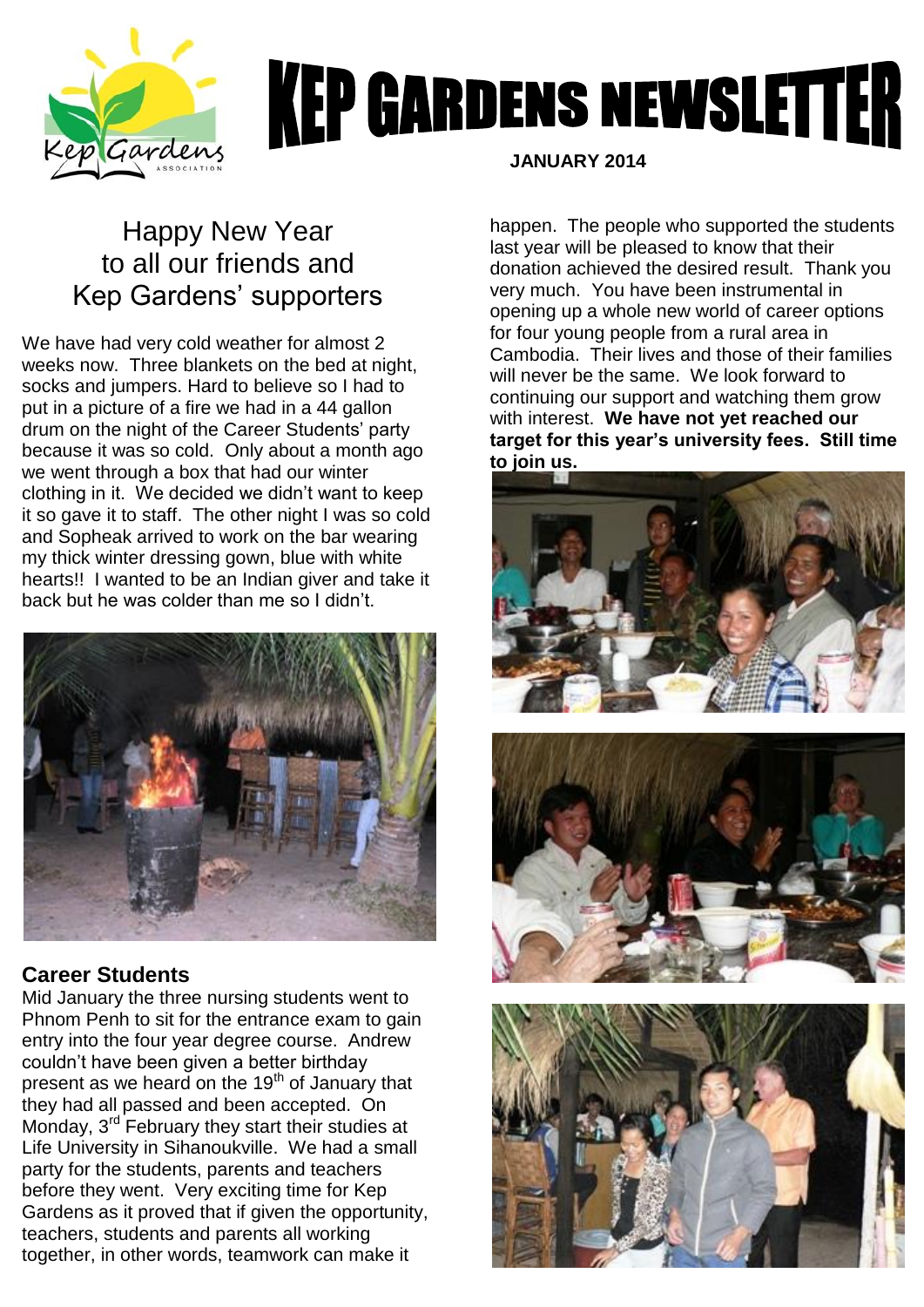Unfortunately, our Engineering student couldn't join us as he had his first term exams the next day. He has settled into Phnom Penh and doing well.

We never cease to be amazed at the generosity of others. A friend of ours, Jan King, was buying a new second hand ute and gave us her old one. You can't imagine how much easier it is for Andrew to get his guys to work sites and transport tools and material from site to site. A logistics nightmare before which disappeared overnight. Jan knows what we think about this but we want everyone to know what a champion she is and how much we appreciate her generosity.



At about the same time, Sothea gave us an old, Tico that his father had used for ages and then given to him. He never drove it and it was taking up too much space in front of his apartment in Phnom Penh. So I can use this to go to the market or down to Kep. Moves at about 25 kph, in fact most people pass me but I have my independence back. Or at least I will when all the things that are wrong with it are fixed. At the moment, every time we use it something else breaks down. Be awhile before it's on the road!



### **Staff Changes**

Because we have at least two volunteers staying here all the time and many times four or more, we found ourselves in a position of running a guesthouse on top of all the other things we had to do. Too much for just two people so we had to do something about it. Kimsy, one of our hospitality students, has come back as the volunteer co-ordinator. She has always been good with people and organizes their travel requirements, acts as the guide on small local outings and generally looks after any questions they may have to do with general living at Kep Gardens. Pheara is not here anymore. Choun has taken on all the cooking. She came with me to Kampot over the Christmas New Year break and attended cooking classes at a friend's restaurant. Thanks Paul from Frangipani Restaurant in Kampot. The food has greatly improved and Choun has risen to the occasion of the extra responsibility and work. Just the two girls but they work well together and do a good job running this aspect of Kep Gardens.

#### **Organized Activities**

Below is an extra we have added to visitors' and volunteers' stays at Kep Gardens to give them additional experiences of Cambodian life. Kimsy has only taken a couple of trips so far but they have been successful. Added to this are the weddings in the village but we can't always guarantee being invited to one when volunteers are here.

#### **DO YOU WANT TO SEE FIRST HAND AND LEARN ABOUT TRADITIONAL KHMER VILLAGE LIFE?**

Make a booking with Kimsy if you would like to participate in any of these activities.

- 1. Village walk and home visit.
- 2. Hike through the valley to learn about the local flora and fauna.
- 3. Fishing in a local pond using Khmer traditional rods.
- 4. Visit the local Phnom Prous Pagoda.
- 5. Digging for crabs in the rice field to cook and eat.
- 6. Digging for and cooking crickets to taste.
- 7. Sugar palm making (tuk tuk necessary).

**The \$1 charge per person will go directly to the local people to thank them for hosting your visit.**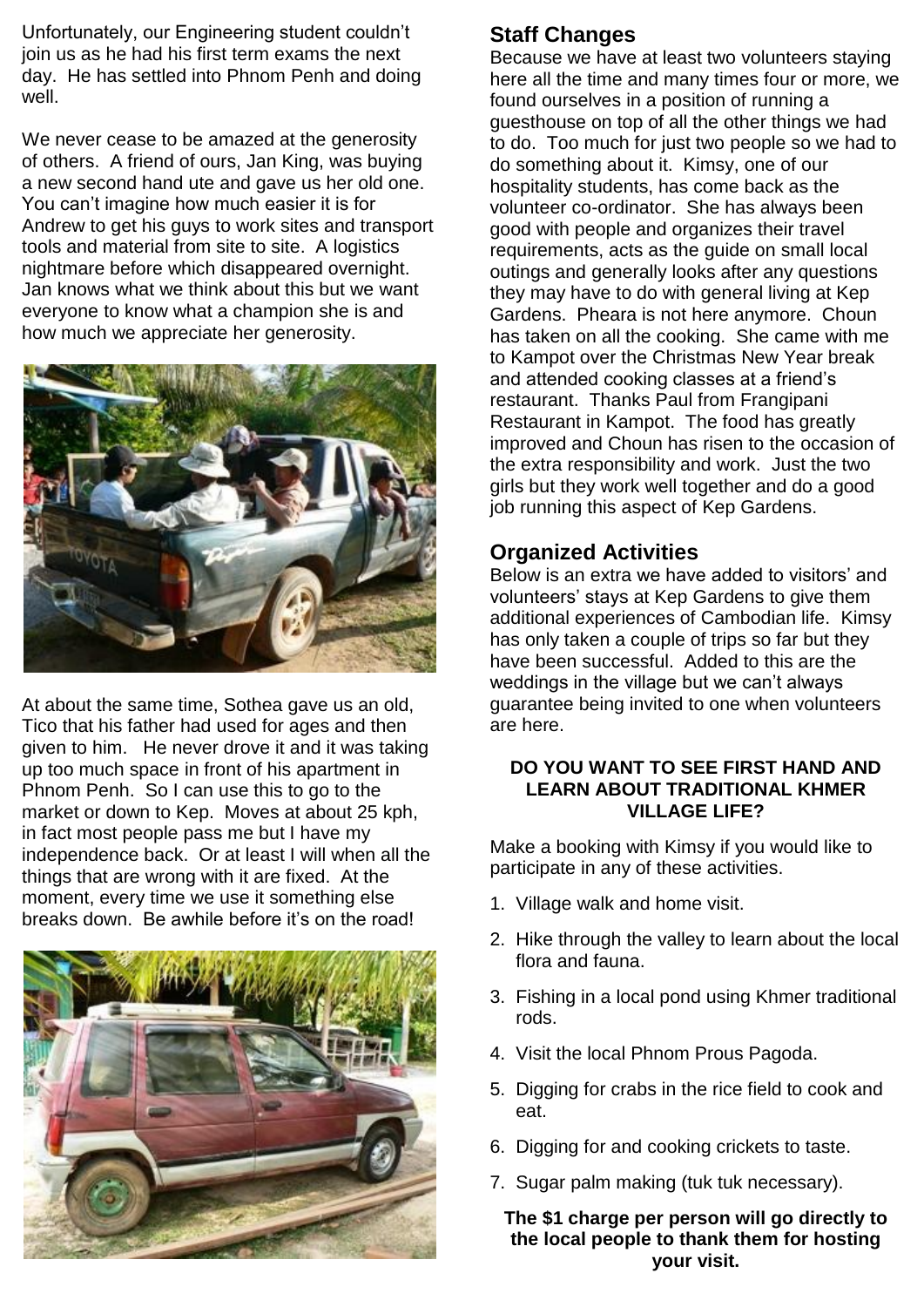### **Andy's Bar**

Been talking about setting this up for ages but the grand opening of Andy's Bar finally happened in December. After a hot day and more than 7 hours work, much of it talking, most of the volunteers would love a cold drink. Sopheak, our hospitality student who works with Andrew during the day returns after class to run the bar. Good for him as he is doing what he was trained for in Siem Reap and earning some extra pennies too.



We even have bar stools now and a small boom box with USB sticks with Khmer on one and the old 60's and 70's music that we like on another. Very pleasant after a hot day to sit and relax together. A nice end to the day. So if anyone is coming to visit, let us know beforehand what you would like to drink and Sopheak will stock if for you. Great venue for a small party too like the Career Students' party.

*"Life should not be a journey to the grave with the intention of arriving safely in a pretty and well preserved body, but rather to skid in broadside, in a cloud of smoke, thoroughly used up, totally worn out, and loudly proclaiming, 'Wow! What a Ride!" ~ Hunter S. Thompson*



#### **Driveway Lights**

Because of the generator we have now it was possible to light up an area for the bar as well as install poles and lights down the driveway. Lit up like a Christmas tree now and the students can actually see where they are going when they arrive and leave at night.



The picture doesn't do it justice but for people that have been here you will get the idea of what it looks like.

#### **Volunteers**

Our current volunteers, Arie and Dinie, must be gluttons for punishment as they are back for a second time. Great to see them again. They were our very first BeMore volunteers a year ago. We were very happy to hear that they see a big improvement in the students, especially their selfconfidence. This must be credited in large part to the Reading and Conversation Programme which is only possible with the help of volunteers.

Obs Stedeke, a primary school in The Netherlands sent library bags with Arie which we gave to Class 1. Thank you very much to this school for their interest in our students and for their generous donations of many useful bits and pieces, especially the classroom resources.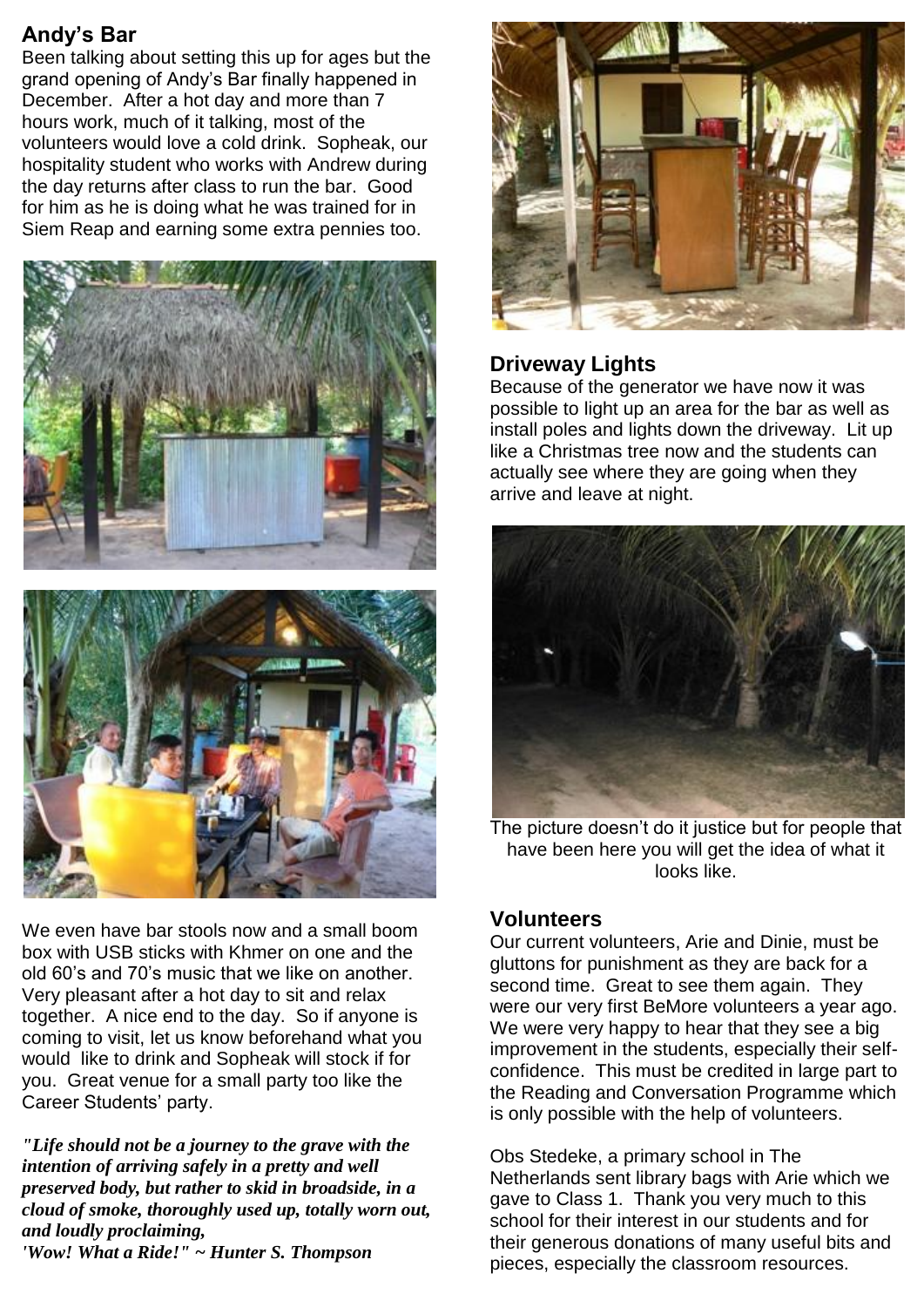

Our present library monitors. Next term it will be the girls turn.



Class 1with the library bags that are nearly as big as some of them!

#### **Student Hospital Visit**

As Arie and Dinie have again sponsored the students' health checks at Sonya Kill Memorial Hospital we arranged that one class would attend during their time with us so that they could go with the students and see how their money was being spent. The remainder of the students 14 years and under will attend next month when the majority of the hospital staff will be back from leave. Thank you Arie, Dinie and friends for your continued support to ensure the hospital health checks are a yearly event on our calendar.





 Many of the children from Class 1 were undernourished. This is something we need to address as a community.

Rianne, the BeMore representative, and the two volunteers at the time also took all the classes for a day talking about the environment and recycling, making things out of plastic bags and cans.



Choun has started walking around Kep Gardens over by the dam and down the driveway every couple of days with some members of the younger classes. They pick up rubbish and get a different sticker every time they participate. Everyone wants Kep Gardens to be clean so we hope they take this concept home with them and around their local community. Our latest visitors commented on the impression they first had when arriving that "Kep Gardens was cared for". This attitude filters right down through the staff and students. Great to hear it has been noticed.